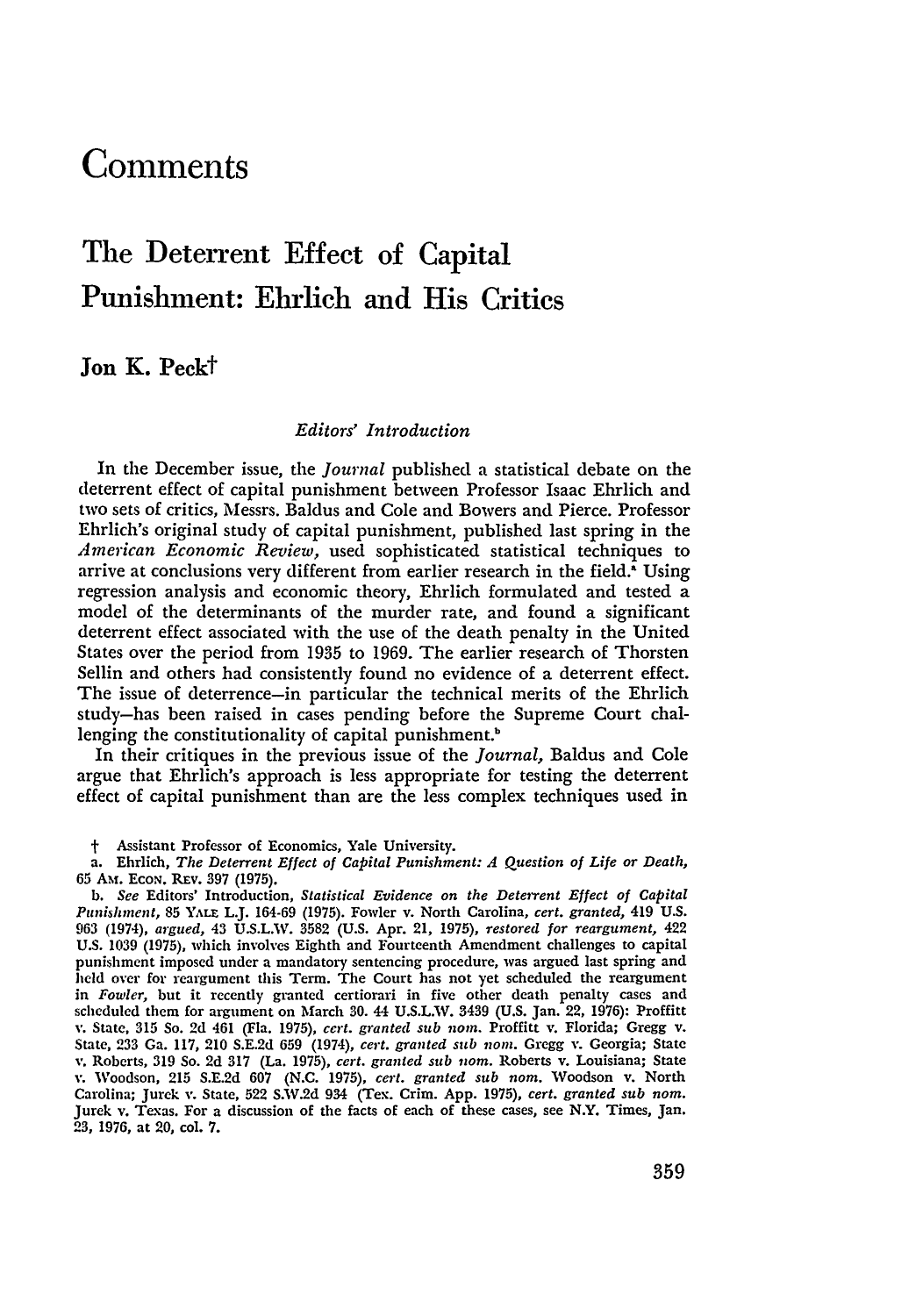earlier research;' Bowers and Pierce adopt Ehrlich's approach but argue that no evidence of a deterrent effect is found when his method is correctly applied." Ehrlich's reply defends the findings of his original study and attacks the analysis of his critics.' In this issue, Professor Peck comments on the debate between Ehrlich and his critics, and Professor Ehrlich adds a brief Rejoinder.

In his study of the deterrent effect of capital punishment, Professor Ehrlich estimated a sophisticated econometric model of a type common in more traditional areas of economic analysis.' As in any empirical analysis, his econometric specification and choice of data require assumptions beyond those which may be derived from his theoretical analysis. These assumptions concern the functional form of the relationship between the murder rate and its determinants, the form of the remaining but unestimated equations in the overall model of the supply and (negative) demand for murder, the nature of the random disturbance term, the stability of the coefficients over time, the accuracy and appropriateness of the data, and the consequences of aggregating the behavior of individuals to the national level. The correctness of many of these assumptions depends on the correctness of others in this list. Ehrlich's assumptions have been challenged by Bowers and Pierce and by Baldus and Cole in articles in the previous issue of this *Journal.* In this Comment, I will discuss some of their criticisms of Ehrlich's analysis, suggest ways of resolving these disagreements, and point out some weaknesses of the paired-state or matching method-the approach which Baldus and Cole prefer to Ehrlich's regression technique. In addition, I will address briefly Ehrlich's reply to the two critiques of his work.<sup>2</sup>

## I. Ehrlich's Critics

1. Both critiques address the issue of the proper functional form of the relationship between the murder rate and its determinants. It is claimed that evidence of a deterrent effect is found with the log-

c. Baldus **&** Cole, *A Comparison of the Work of Thorsten Sellin and Isaac Ehrlich on the Deterrent Effect of Capital Punishment,* 85 YALE L.J. **170** (1975).

d. Bowers & Pierce, *The Illusion of Deterrence in Isaac Ehrlich's Research on Capital Punishment,* 85 YALE L.J. 187 (1975).

e. Ehrlich, *Deterrence: Evidence and Inference,* 85 YALE L.J. 209 (1975) [hereinafter cited as *Ehrlich Reply].*

<sup>1.</sup> An econometric model consists of equations derived from economic theory and fitted to a sample of data using regression analysis. *See* Editors' Introduction, *supra* note b, at 167 n.15.

<sup>2.</sup> Part I of this Comment was prepared before Professor Ehrlich's Reply became available; several references to the reply have been added to the footnotes.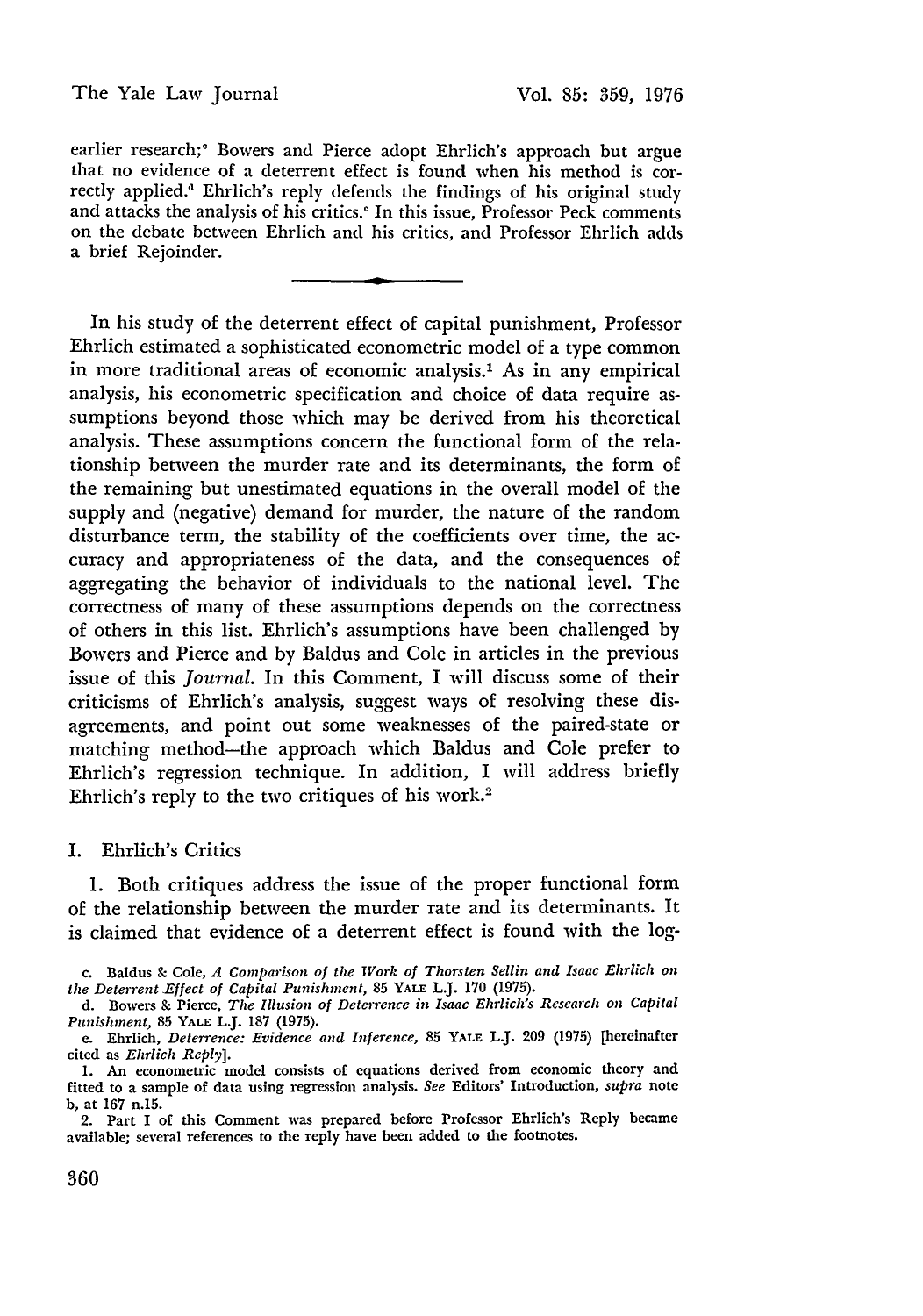## The Deterrent Effect of Capital Punishment

arithmic form but not with the linear form, and that therefore Ehrlich's results depend critically on his choice of functional form. <sup>3</sup>

It is quite true that the incorrect use of a logarithmic form can cause the relatively small values for execution risk in the recent years in Ehrlich's sample to appear to be statistical aberrations which strongly influence the regression line. While the critiques point out the difficulty with using a logarithmic form for values of execution risk approaching zero,<sup>4</sup> there are also problems with using the linear form for these values.5 The theoretical analysis is not much help in choosing the correct functional form, but the data are. Statistical tests applied to the data can determine the best form over a range of possibilities which includes both the linear and logarithmic forms.<sup>6</sup> Of course neither form is likely to be exactly right, but only an approximately correct shape for the function is needed.

The related question of whether the same model adequately covers both the earlier and later sample periods-whether there is a structural change in the underlying relationship over time-is also a testable proposition. Bowers and Pierce find that the sign of the estimated elasticity of the homicide rate with respect to execution risk changes when the most recent years are dropped from Ehrlich's time series. They reject the possibility that the effect of the death penalty changed in recent years and conclude that the negative association between execution risk and the homicide rate is merely a statistical artifact.<sup>7</sup> But neither Ehrlich nor these critics have rigorously tested for structural change over the sample period. One such test recently reported found evidence of a significant structural shift between the periods 1938-1962 and 1963-1969.8 In other words, in the recent subperiod the murder rate may be determined by different factors or may be determined by the same factors in a different way. However, the evidence of what appears to be structural change may also be the result of an incorrect specification of the model for the entire time period.

**3.** Baldus **&** Cole, *supra* note c, at 181; Bowers & Pierce, *supra* note **d,** at 199-200.

*4. See* Baldus **&** Cole, *supra* note c, at **175 &** n.23; Bowers **&** Pierce, *supra* note d, at 201-02. For a general discussion of this problem, see Young & Young, *Estimation of Regressions Involving Logarithmic Transformations of Zero Values in the Dependent Variable,* 29 AM. STATISTICIAN **118-20** (1975).

**5.** The linear form uses the natural values of all variables, including execution risk, which can never be less than zero. When execution risk approaches zero, the disturbance term cannot assume large negative values. This constraint causes the estimated regression coefficients to have a systematic error. *See* H. **THEIL, PRINCIPLFS OF EcONOMETRics 628-32 (1971).**

*6. See* Box & Cox, *An Analysis of Transformations,* **26 J. ROYAL STAT. Soc'y 211-52** (1964).

7. Bowers **&-** Pierce, *supra* note d, at 200.

8. P. Passell & J. Taylor, The Deterrent Effect of Capital Punishment: Another View, Feb. 1975, at 4-6 (Discussion Paper 74-7509, Columbia Univ. Dep't of Economics) (on file with *Yale Law Journal).*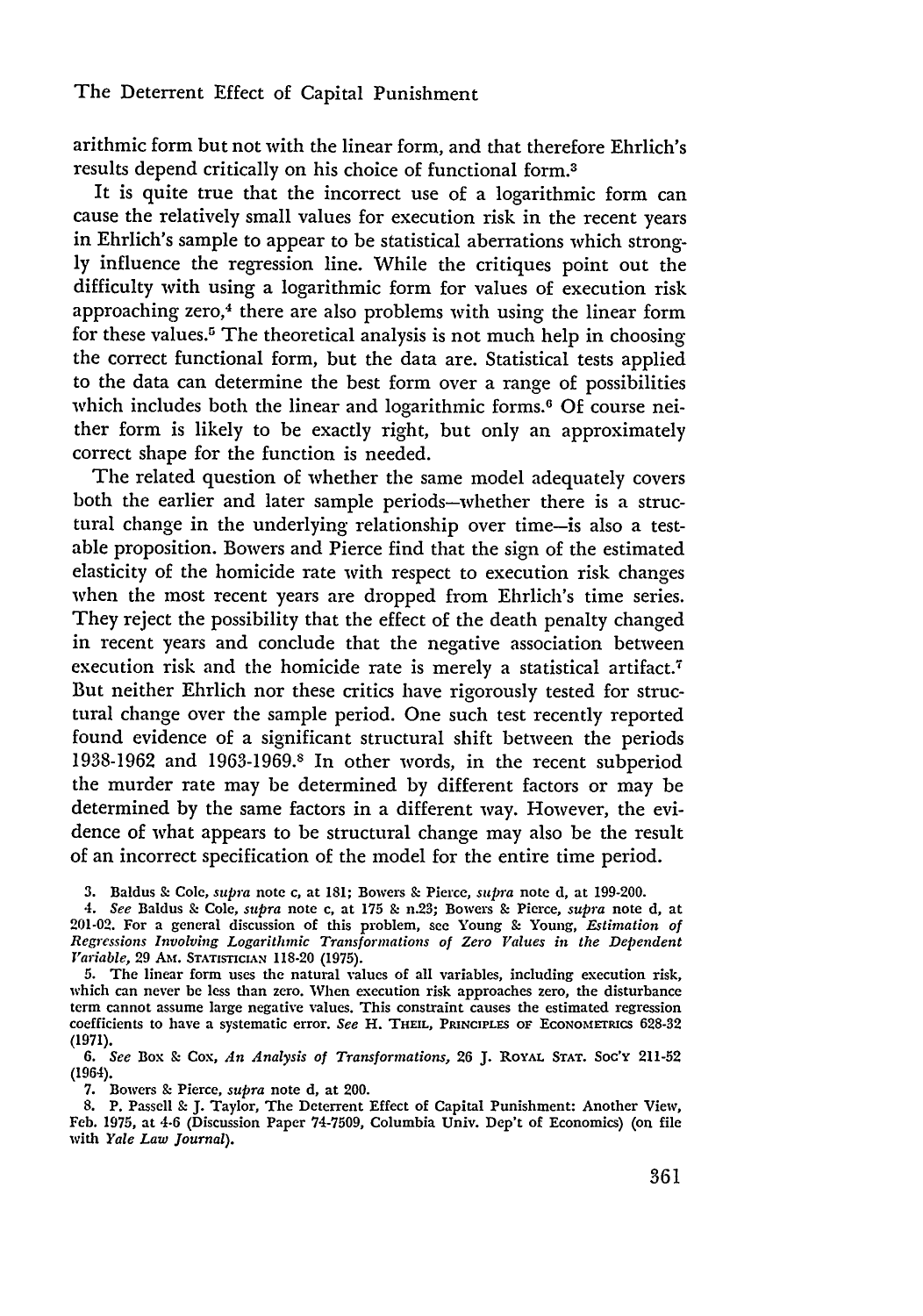2. Bowers and Pierce stress the inaccuracy in Ehrlich's crime data for the early years in his sample.9 The seriousness of this problem is impossible to judge. However, the FBI procedure-retroactively readjusting the early data based on analysis of the effects of later increases in the coverage of the reporting network-is similar to the accepted Census Bureau method of adjusting economic time series data for the effects of seasonal variation **by** using adjustment factors computed in part from later data. The time series generated **by** the FBI procedure may be amenable to regression analysis.

The inaccuracy of the data is compounded by the inability of Bowers and Pierce to replicate Ehrlich's estimates.<sup>10</sup> I do not know who is correct, but the differences seem too large to attribute to small differences in the definition of the variables or to correlations among the explanatory variables." Ehrlich is clearly right in suggesting that the large differences in the estimates of the serial correlation coefficient reported by him and by Bowers and Pierce raise the question of error in the computation of this and other more important coefficients.<sup>12</sup> Good standards of documentation require that authors spell out exactly their computational procedures and identify the computer programs used.<sup>13</sup>

3. As Baldus and Cole emphasize, the level of aggregation of the analysis has an important effect on the validity of the conclusions.<sup>14</sup> If there are substantial state or regional variations in behavior, and if arrest and punishment for homicide primarily involve the behavior of individuals and states, then estimation of the model ought to be done at the level of the state or, better, the individual. Nothing in Ehrlich's general approach precludes an application of his model to more disaggregated data.<sup>15</sup> However, aggregate analysis is frequently

**9.** Bowers & Pierce, *supra* note **d,** at 187-92.

10. *Compare id.* at 195 n.19 (Table III) with Ehrlich, *supra* note a, at 410 (Table **3);** *see Ehrlich Reply, supra* note e, at 210-11.

**11.** For an explanation of why this problem-known as multicollinearity-may lead to large differences in estimated coefficients with small differences in the data sample, see R. WONNACOTT & T. WONNACOTT, ECONOMETRICS 59-63 (1970).

12. *Ehrlich Reply, supra* note e, at 211. The serial correlation coefficient measures the correlation between successive values of the disturbance term. If there are computational errors in the calculation of this coefficient, there will also be errors in the estimated elasticities for the explanatory variables.

13. In his reply, Ehrlich does identify the computational procedures he used, and they appear to be reliable. *Id.* at 211 n.7.

14. Baldus **&** Cole, *supra* note c, at 175-77.

15. Ehrlich asserts that his new unpublished research using statewide data supports the findings of his original study. *Ehrlich Reply, supra* note e, at 217. Since I have not seen this work, I cannot comment on it. However, a recently published study based on state data and using a theoretical model similar to Ehrlich's found no evidence of a deterrent effect. Passell, *The Deterrent Effect of the Death Penalty: A Statistical Test*, 28 **STAN.** L. REV. 61 (1975).

362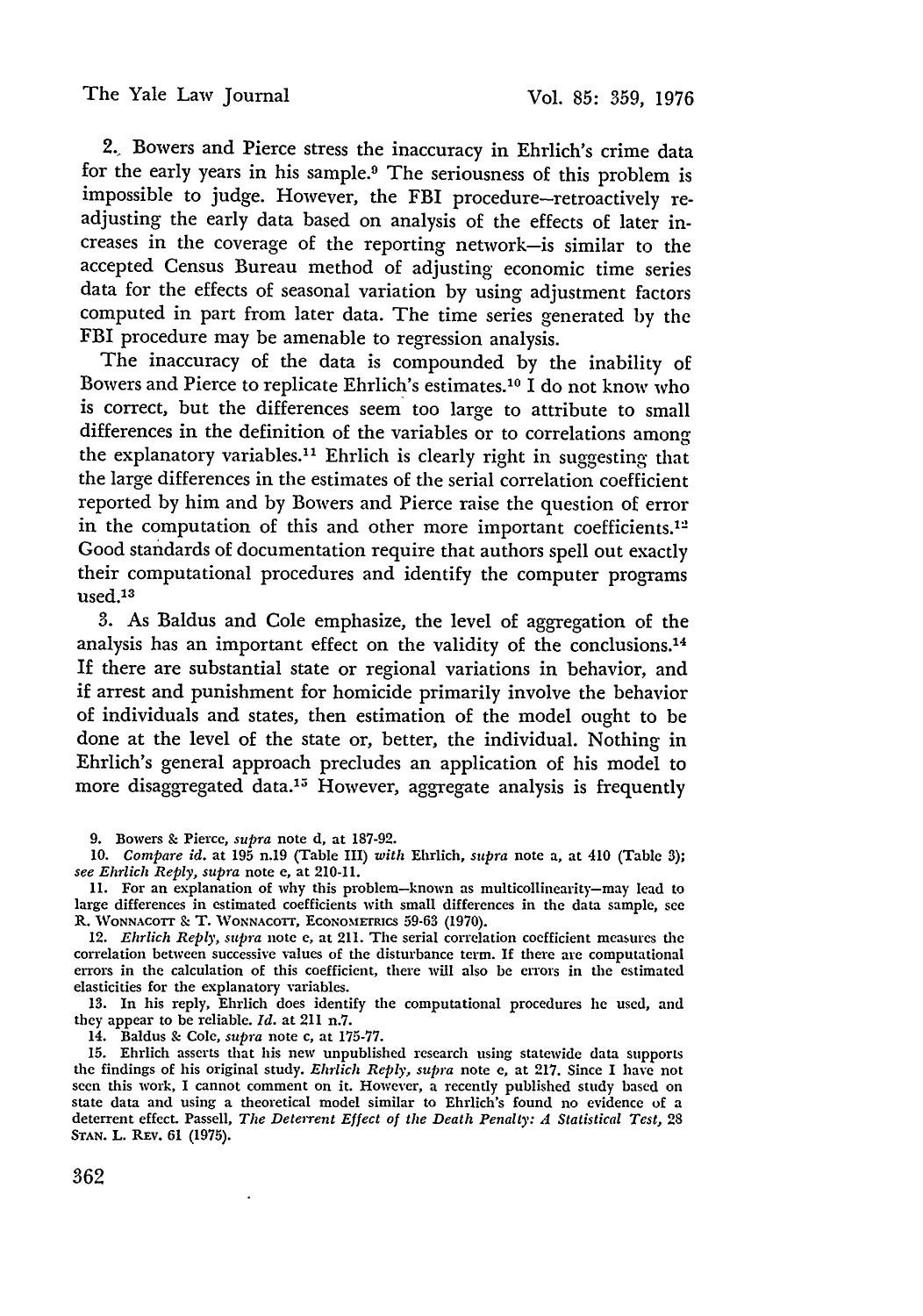#### The Deterrent Effect of Capital Punishment

performed in conventional economic problems with reasonable effectiveness. Such an analysis will be free of a statistical bias if the additional variables which ought to be included at the disaggregate (e.g., state) level of analysis are unrelated to the explanatory variables at the aggregate level. However, the omissions will reduce the ability of the aggregate model to predict the murder rate.

4. The most basic point raised by Ehrlich's critics is the challenge by Baldus and Cole to his use of economic theory and regression analysis rather than experimentally based statistical procedures. The above enumeration of the problems with Ehrlich's analysis might suggest that an econometric approach to this problem is hopeless and that the paired-state comparisons endorsed by Baldus and Cole should prevail.<sup>16</sup> But there are also difficulties with the latter approach, especially in a situation in which some relevant variables cannot be controlled or even measured.

Ehrlich begins with a careful economic analysis of the determinants of murder. Many researchers, including some economists, might object that his theory applies at best only to a small subset of homicides and that he has failed to identify and take into account some important causal factors. To the extent that these variables can be specified and measured, they can be tested and controlled for; to the extent they cannot be so identified, one must assume they are not related to the other explanatory variables. If this assumption is false, Ehrlich's results are biased. For some of the variables, such as the urban migration rate, which Baldus and Cole suggested should be included, $17$ the assumption seems plausible; for others, such as the level of crimes against property, the assumption seems implausible.

Any analysis must proceed conditionally on the specification of the model. Ehrlich's econometric approach involves many assumptions, some of which are testable; if these assumptions are true or nearly true,<sup>18</sup> his method is able to use them to detect effects which might be too small to detect in a less fully specified model. No one claims that the deterrent effect of capital punishment is large, and it is consequently very important to bring the data to bear on the question as efficiently as possible. Ehrlich imposes a theoretical framework on his empirical analysis and necessarily makes more assumptions than are required in the paired-comparison analysis. If these assumptions

**<sup>16.</sup> The** paired-state or matching method compares homicide rates in neighboring abolitionist and retentionist jurisdictions which are as alike as possible with respect to other influences on **the** homicide rate. *See* Baldus **&** Cole, supra note **c,** at **171-72, 177.**

**<sup>17.</sup>** *Id.* at **180.**

**<sup>18.</sup>** *See,* e.g., Fisher, On *The Cost of Approximate Specification in Simultaneous Equation Estimation,* **29 ECONOMETRICA 139 (1961).**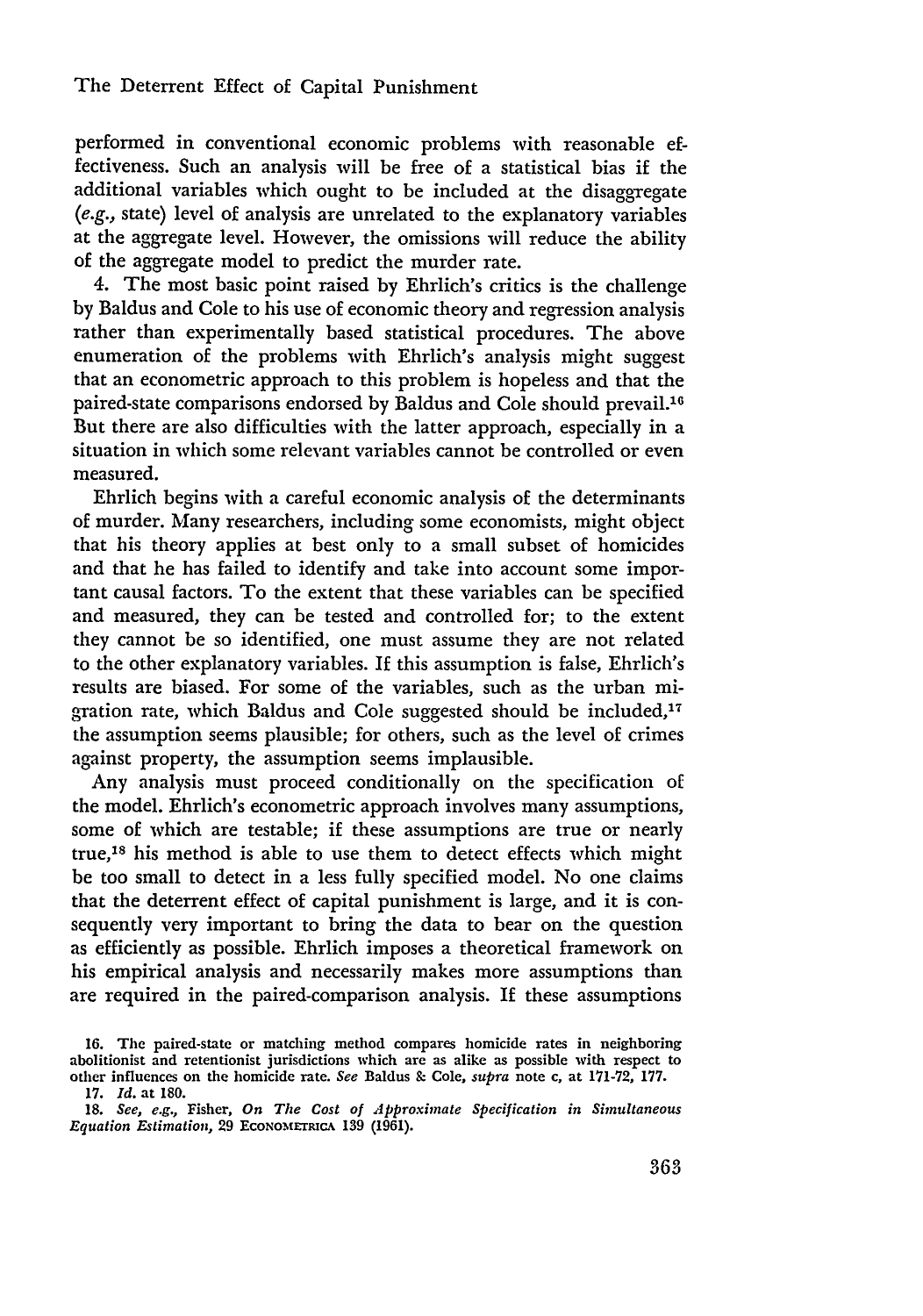are wrong, his conclusions are wholly or partially invalid. But many of these assumptions are testable.<sup>19</sup>

The matching approach has its own set of difficulties. It imposes relatively little explicit structure on the problem and is perhaps less likely than the econometric approach to find effects which are weak. The fundamental problem, however, is that the data are not generated in a controlled experiment. In making matched pairwise comparisons, the choice of pairs is inevitably subjective. To ensure that states are matched on all relevant variables requires a theory just as detailed as in an econometric analysis. In a classical experimental procedure, the control states and treatment levels are assigned randomly to observations to ensure that the effects of omitted variables are not systematic. This is obviously impossible in a "social experiment" where the death penalty is the treatment variable. Even if states are correctly matched in terms of the averages of all relevant variables, other differences may be important. For example, of two states with the same average permanent income, one may have a much greater proportion of low income families than the other. If low income families were disproportionately responsible for homicides, the pairing of the two would be inappropriate.

Another difficulty is the problem of spillovers between states. If state *A* has and uses the death penalty and its paired state *B* does not, it is possible that potential murderers would migrate to state *B* to avoid the death penalty and would thereby cause state *B* to have a higher homicide rate. One could not extrapolate from this comparison to a situation where all states or no states used the death penalty, since in that situation no one could avoid the penalty by migrating to an abolitionist state. Put another way, a murderer might be determined to commit the crime, regardless of the penalty, but might choose to commit if in the state where the consequences are less costly to him. The results of this behavior would give the appearance of a deterrent effect when none is present.

A final difficulty is the possible response of punishment policies to homicide rates. For example, if high or rising homicide rates led states to institute the death penalty and low or declining rates led states to abolish the penalty, retentionist states would tend to have higher homicide rates. This relationship could cancel out a possible negative correlation which would be produced if the penalty were in fact a deterrent. The paired-comparison approach cannot adequately

<sup>19.</sup> The argument for assuming the validity of certain basic (and statistically unverifiable) economic propositions in order to test more specific hypotheses is summarized in Koopmans, *Measurement Without Theory,* **29 REV.** oF **ECON. & STAT. 161-72** (1947).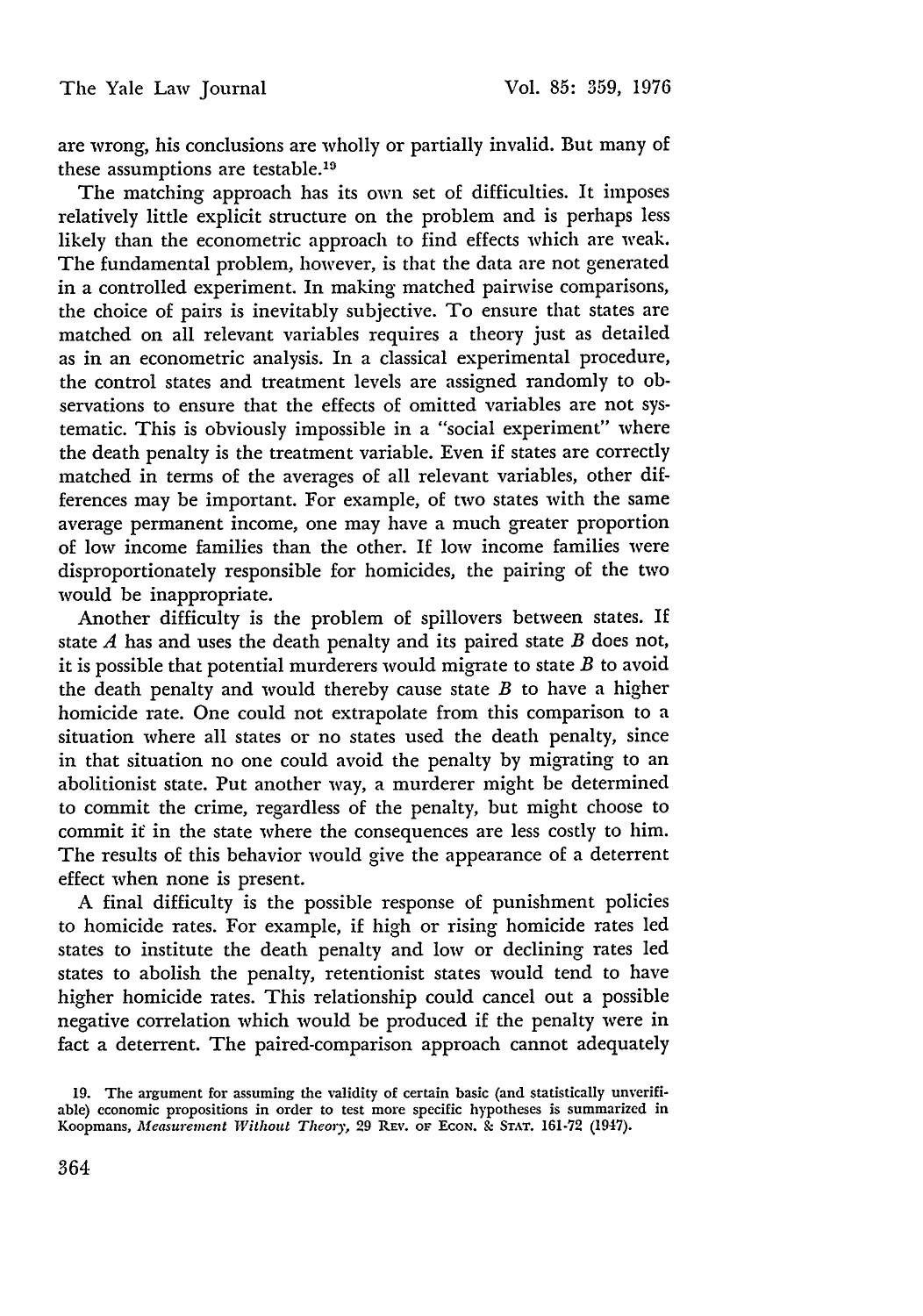separate these effects, and consequently could fail to yield evidence of an underlying deterrent relationship. On the other hand, the particular regression procedure used by Ehrlich specifically takes account of the possible response of punishment variables to the murder  $rate.<sup>20</sup>$ 

Any properly executed statistical analysis must include careful diagnostic checking of the model and consideration of alternative models which might also be consistent with the data. When using aggregate time series data, a number of different specifications are usually in general accord with the evidence. Thus the choice among competing models must be based on underlying theoretical analysis and on such empirical clues as particular data points which do not fit the model, correlations among explanatory variables, and stability of the important results under alterations in untestable and weakly maintained assumptions. For the reader to understand and evaluate the author's conclusions, some summary statement of the author's examination of this evidence is vital.<sup>21</sup> Any sound regression analysis must provide such a statement. Diagnostic procedures may be less necessary for a pairedcomparison analysis, which requires fewer assumptions, but the diagnostics should include, for example, an investigation of the sensitivity of the findings to the choice of pairings.

## II. Ehrlich's Reply

1. In his original article, Ehrlich emphasized as support for his analysis that the ranking in order of magnitude of the estimated effects of his three deterrence variables conforms to his theoretical predictions.<sup>22</sup> In his reply, he emphasizes that Bowers and Pierce, in attempting to replicate his results, obtained the same ranking for these estimates.<sup>23</sup> However, he does not show that this ranking would be inconsistent with other theories of the relationship between capital punishment and the murder rate. In the absence of such a demonstration, this evidence does not provide the strong support he claims.

22. Ehrlich, *supra* note a, at 411, 416.

<sup>20.</sup> In a regression equation in which the dependent variable (here **the** murder rate) exerts a causal influence on an explanatory variable (here the fraction of those convicted of murder ulho are executed), the equation must **be** estimated as if embedded in a larger model which simultaneously determines both variables. Ehrlich used a procedure appropriate for simultaneous equation estimation. *See* Ehrlich, *supra* note a, at 406; *Ehrlich Reply, supra* note e, at 219 (use of three-round regression procedure related to two-stage least squares).

<sup>21.</sup> In his reply, Ehrlich states that the results of diagnostic tests performed in the course of his research now in progress show that the logarithmic form is optimal for estimating his equation. *Ehrlich Reply, supra* note e, at 218 (likelihood ratio tests for optimal functional form within the class of single-parameter power transformations).

<sup>23.</sup> *Ehrlich Reply, supra* note e, at 211, 213, 219 n.29.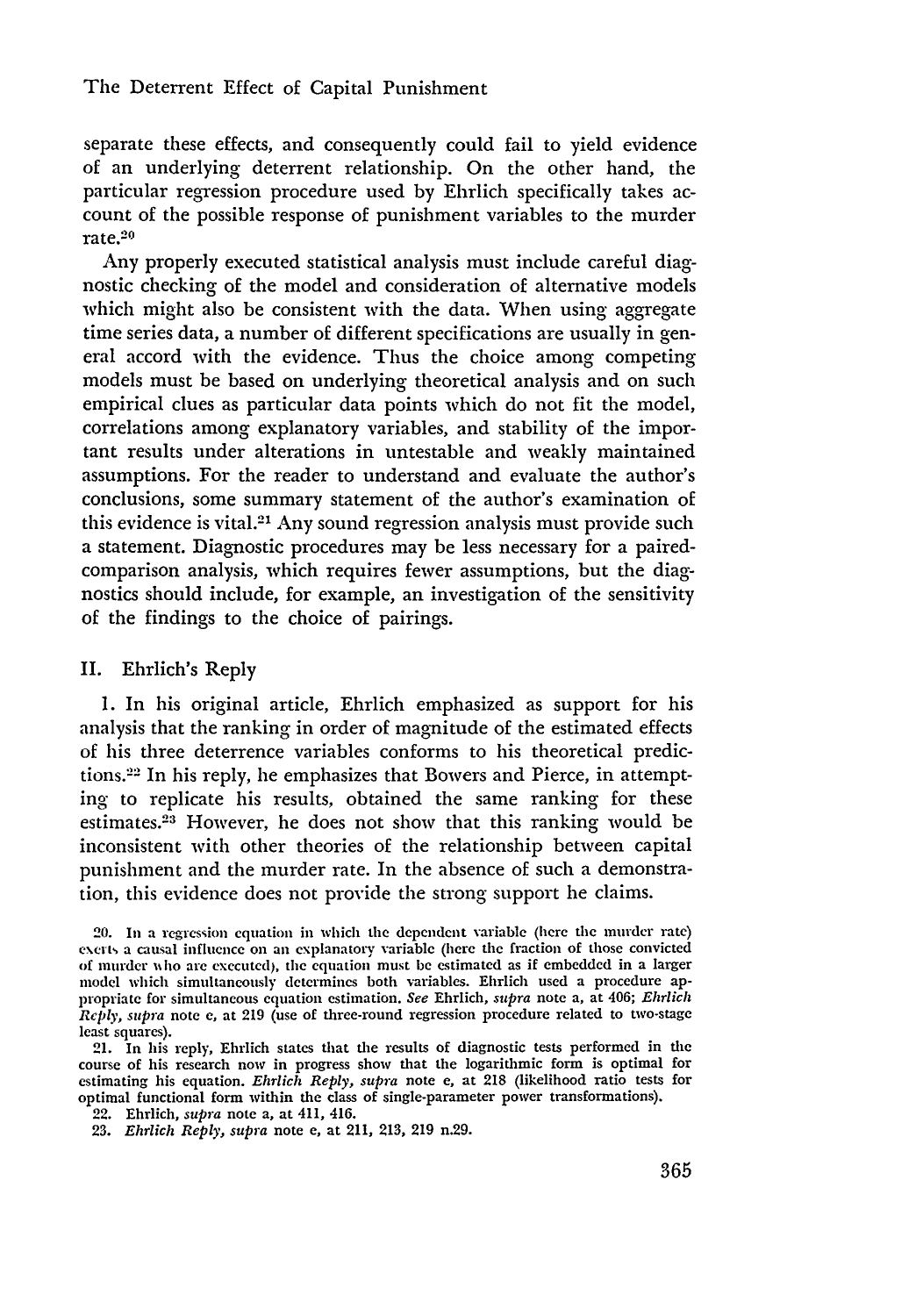2. Ehrlich argues that the presence of errors of measurement in a variable can only weaken the variable's estimated effect and hence that improvements in the data could only strengthen his conclusions.<sup>24</sup> Economists are nearly always forced to use imperfect data and yet have drawn many strong empirical conclusions from them. But only the most harmless sorts of measurement error unambiguously reduce the estimated effects of a variable. If measurement errors in a variable are correlated with each other over time or are systematically related to other variables in the analysis, reducing the measurement errors will not necessarily strengthen the estimated effect. For example, when crime rates are high, the police may feel increased pressure simply to arrest someone for a crime even if that person is subsequently released. In Ehrlich's model the probability of arrest of the murderer, which is measured **by** the percent of murders cleared **by** an arrest, would then contain a measurement error correlated with the homicide rate. Because of the possibility of nonrandom measurement errors, Ehrlich should not assume that the true effects of execution risk and the other deterrence variables are systematically larger than the estimated effects.

**3.** Ehrlich argues that Bowers and Pierce have selectively deleted observations in order to distort his empirical findings.<sup>25</sup> However, examining subsets of the data to see if they are mutually consistent is an important part of validating a regression analysis. It is particularly important to examine the recent data, which in Ehrlich's analysis are most affected **by** the logarithmic transformation and which are in any event most relevant for policy analysis. Ehrlich correctly points out that estimation from a subset will be inefficient because of the reduced variability in the sample,<sup>26</sup> but he overlooks the purpose for estimating over subperiods-checking the specification of the model. When he analogizes the subperiod estimations performed **by** Bowers and Pierce to the selective deletion of observations in a regression analysis of the relationship between corn prices and quantities of corn demanded, he misses the point. In the terms of his example, Bowers and Pierce are asking whether the nature of the demand for corn has changed since the explosion in food prices of a few years ago; they are not trying to reverse the slope of the regression line **by** eliminating particular data points that give the line a negative slope.

4. Ehrlich defends his use of the logarithmic form for estimating his equation, but he does not address the problem of how to treat very

**<sup>24.</sup>** *Id.* **at 213, 227.**

**<sup>25.</sup>** *Id.* **at 209, 214-17.**

**<sup>26.</sup>** *Id.* **at 215-16. It should also be noted that there are alternative estimation procedures--"full information" methods-which are more efficient than Ehrlich's.**